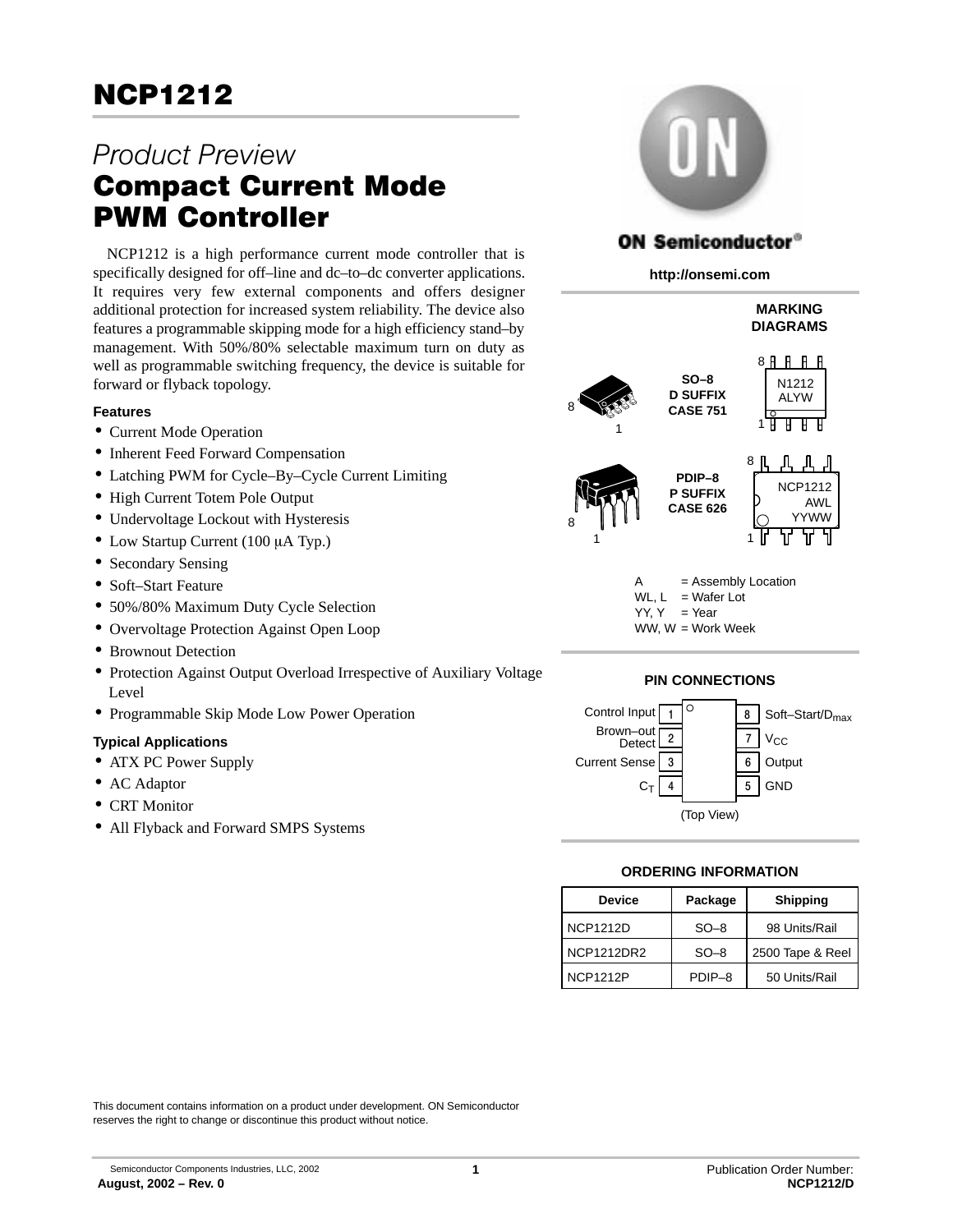



**Figure 1. Representative Block Diagram**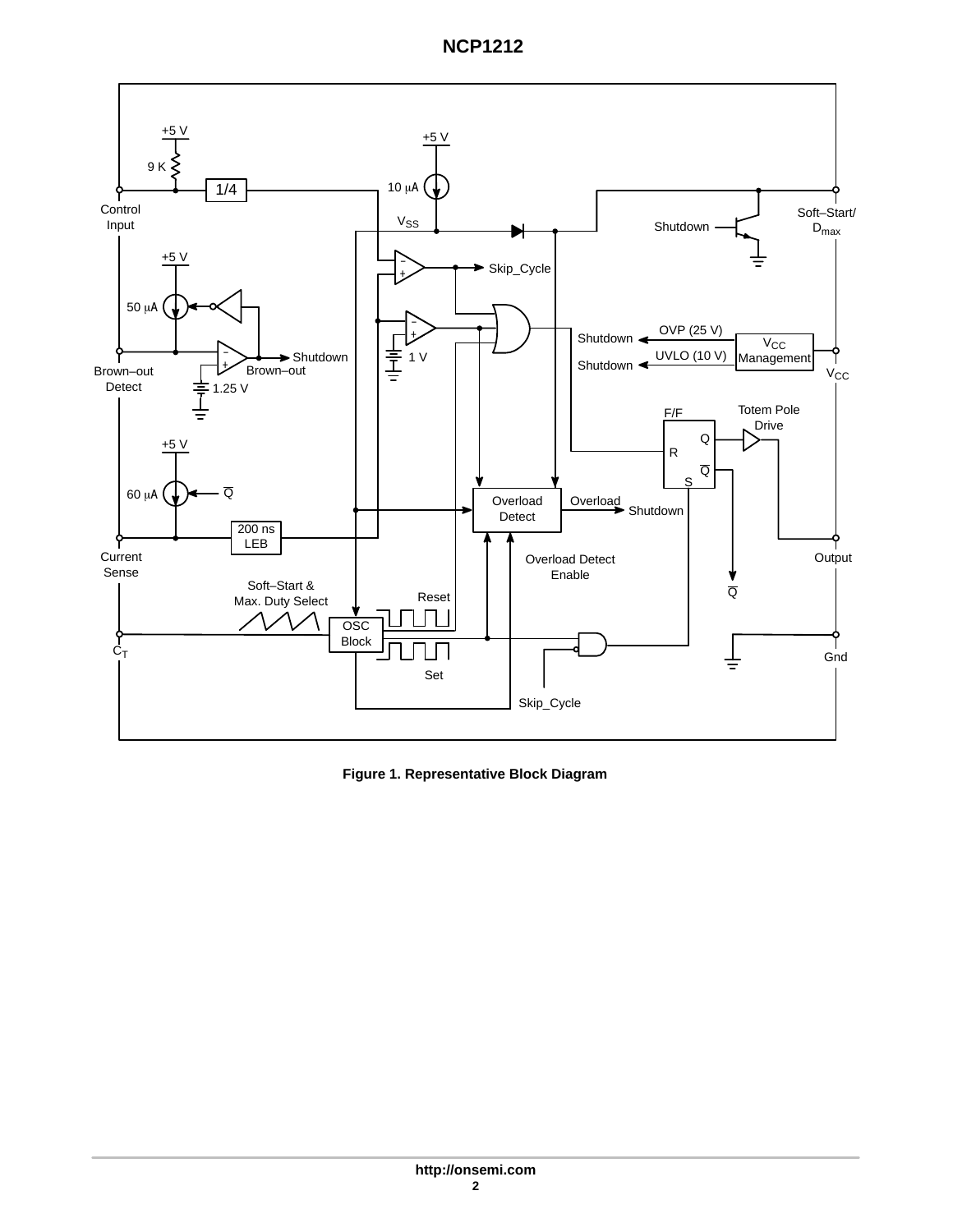## **PIN FUNCTION DESCRIPTION**

| Pin No.        | <b>Function</b>             | <b>Description</b>                                                                                                                                                                                                                                                                                                                                                                                                                                                                                                                                                  |
|----------------|-----------------------------|---------------------------------------------------------------------------------------------------------------------------------------------------------------------------------------------------------------------------------------------------------------------------------------------------------------------------------------------------------------------------------------------------------------------------------------------------------------------------------------------------------------------------------------------------------------------|
|                | Control Input               | This is the secondary voltage feedback input. Connect the opto-coupler collector to this pin.                                                                                                                                                                                                                                                                                                                                                                                                                                                                       |
| 2              | <b>Brown-out Detect</b>     | This is the inverting input of the brown-out detect comparator. The brown-out detect comparator<br>has an input threshold voltage of 1.25 V. Voltage of the bulk capacitor is sensed by this pin<br>through a resistor divider. 50 µA flows out of this pin to provide hysteresis effect if the brown-out<br>detect comparator output is at low level.                                                                                                                                                                                                              |
| 3              | <b>Current Sense</b>        | During Output on-time, this pin receives a voltage proportional to power switch current. This<br>information is utilized to terminate output switch conduction by PWM action or over current<br>limitation.                                                                                                                                                                                                                                                                                                                                                         |
|                |                             | During Output of f-time, a 60 $\mu$ A internal current source is activated so that placing an external<br>resistor between Current Sense pin and the current sensing resistor, the cycle skipping mode<br>threshold can be programmed.                                                                                                                                                                                                                                                                                                                              |
| 4              | $C_T$                       | Oscillator frequency is programmed by connecting a capacitor from $C_T$ pin to ground. Operation<br>up to 150 kHz is possible.                                                                                                                                                                                                                                                                                                                                                                                                                                      |
| 5              | Ground                      | Ground of the IC.                                                                                                                                                                                                                                                                                                                                                                                                                                                                                                                                                   |
| 6              | Output                      | The current and slew rate capability of this pin are suitable to drive a Power MOSFET.                                                                                                                                                                                                                                                                                                                                                                                                                                                                              |
| $\overline{7}$ | $V_{\mathbf{CC}}$           | This pin is the positive supply of the IC. The driver output gets disabled when the voltage<br>becomes higher than 25 V and the operating range is between 10 V and 25 V. The startup<br>voltage is set at 15 V.                                                                                                                                                                                                                                                                                                                                                    |
| 8              | Soft-Start/D <sub>max</sub> | This is a multi-function pin. Soft-start effect is provided during startup with a capacitor connected<br>to this pin. After soft-start period elapsed, the capacitor is used for timing control to determine<br>output overload. If only a capacitor is connected to this pin, its final voltage is 5.0 V and<br>maximum turn–on duty cycle $D_{\text{max}}$ is set at 80%. Connect a resistor in parallel with the capacitor<br>can alter the final voltage of this pin, 50% $D_{max}$ is selected if this pin stays at 2.1 V to 2.8 V after<br>soft-start period. |

## **MAXIMUM RATINGS**

| Rating                                                                                                                                             | Symbol                                 | Value           | Unit          |
|----------------------------------------------------------------------------------------------------------------------------------------------------|----------------------------------------|-----------------|---------------|
| Supply Voltage                                                                                                                                     | $V_{\rm CC}$                           | 27              | $\mathcal{L}$ |
| Power Dissipation and Thermal Characteristics for DIP8<br>Maximum Power Dissipation at $T_A = 105^{\circ}C$<br>Thermal Resistance, Junction-to-Air | <b>PD</b><br>$R_{\theta \mathsf{i} A}$ | 400<br>100      | mW<br>°C/W    |
| Power Dissipation and Thermal Characteristics for SO8<br>Maximum Power Dissipation at $T_A = 105^{\circ}C$<br>Thermal Resistance, Junction-to-Air  | <b>PD</b><br>$R_{\theta}$ j $A$        | 240<br>178      | mW<br>°C/W    |
| Output Current, Source or Sink                                                                                                                     | In                                     | 1.0             | $\mathsf{A}$  |
| <b>Operating Junction Temperature</b>                                                                                                              |                                        | 150             | $^{\circ}$ C  |
| <b>Operating Ambient Temperature</b>                                                                                                               | ΙA                                     | $-25$ to $+105$ | $^{\circ}$ C  |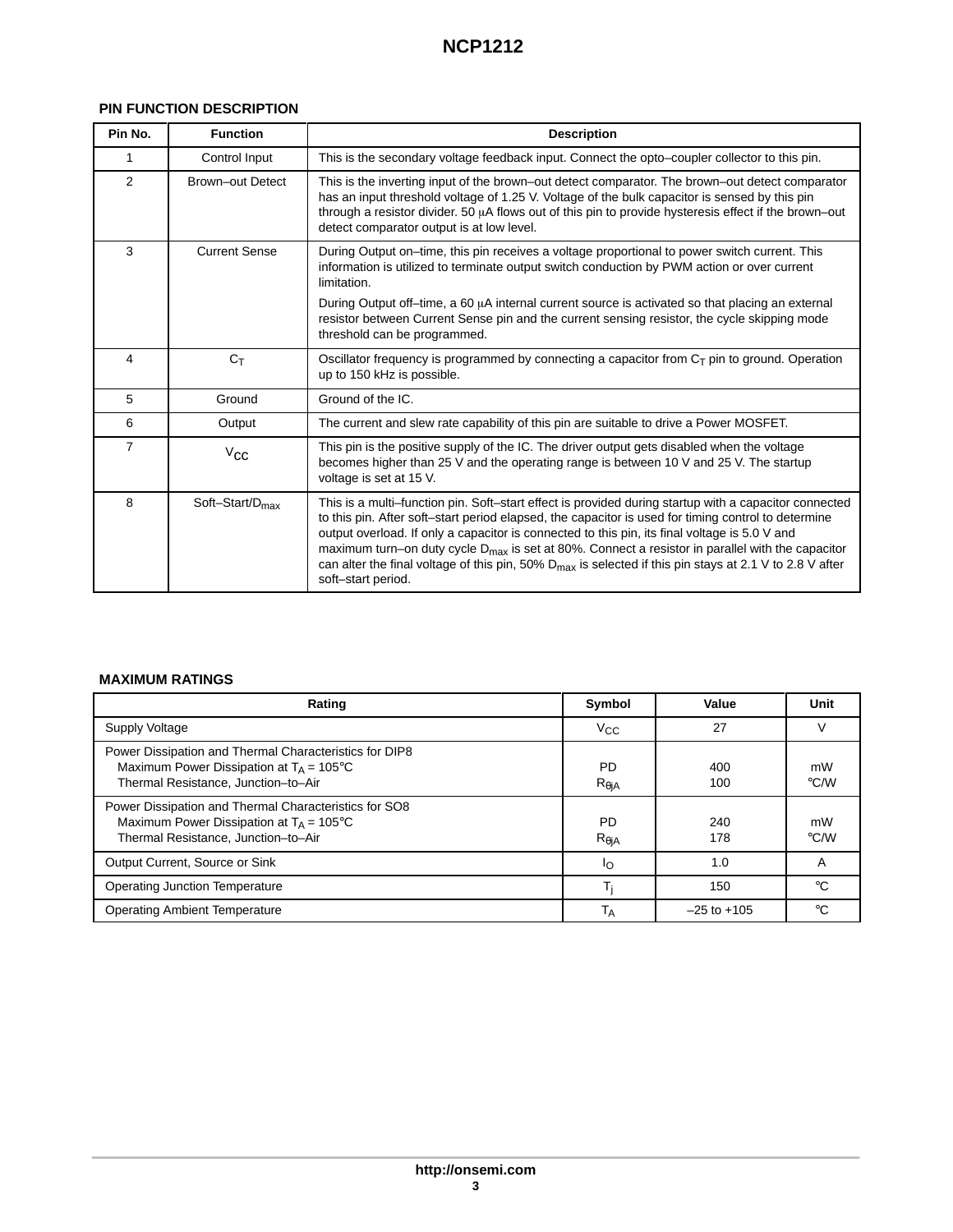| <b>ELECTRICAL CHARACTERISTICS</b> ( $V_{CC}$ = 16 V, $d_{max}$ = 50%, $T_A$ = $T_{low}$ to $T_{high}$ , unless otherwise noted.) |  |  |  |  |  |
|----------------------------------------------------------------------------------------------------------------------------------|--|--|--|--|--|
|----------------------------------------------------------------------------------------------------------------------------------|--|--|--|--|--|

| Characteristic                                                                                                                                                                                                                                                                                                  | Symbol                                 | Min               | <b>Typ</b>                                                 | Max                            | Unit |  |  |
|-----------------------------------------------------------------------------------------------------------------------------------------------------------------------------------------------------------------------------------------------------------------------------------------------------------------|----------------------------------------|-------------------|------------------------------------------------------------|--------------------------------|------|--|--|
| <b>OSCILLATION SECTION</b>                                                                                                                                                                                                                                                                                      |                                        |                   |                                                            |                                |      |  |  |
| Frequency<br>$T_J = 25^{\circ}C$ (d <sub>max</sub> = 50%, $C_T = 1.0$ nF)<br>$T_J = 25^{\circ}C$ (d <sub>max</sub> = 80%, C <sub>T</sub> = 1.0 nF)<br>$T_A = T_{low}$ to $T_{high}$ (d <sub>max</sub> = 50%, C <sub>T</sub> = 1.0 nF)<br>$T_A = T_{low}$ to $T_{high}$ (d <sub>max</sub> = 80%, $C_T = 1.0$ nF) | $f_{\rm osc}$                          | 95<br>89          | 101<br>95<br>$\qquad \qquad -$<br>$\overline{\phantom{0}}$ | 107<br>101                     | kHz  |  |  |
| Frequency Change with Voltage ( $V_{CC}$ = 13 V to 25 V, T <sub>J</sub> = 25°C)                                                                                                                                                                                                                                 | $\Delta f_{\rm osc}$                   | -                 | 0.2                                                        | 1.0                            | %    |  |  |
| Frequency Change with Temperature                                                                                                                                                                                                                                                                               | $\Delta f_{\rm osc}$                   | $\qquad \qquad -$ | 5.0                                                        | $\qquad \qquad -$              | %    |  |  |
| <b>CURRENT SENSE SECTION</b>                                                                                                                                                                                                                                                                                    |                                        |                   |                                                            |                                |      |  |  |
| Maximum Current Sense Input Threshold                                                                                                                                                                                                                                                                           | $V_{th}$                               | 0.9               | 1.0                                                        | 1.1                            | V    |  |  |
| Skipping Mode Threshold Current Source                                                                                                                                                                                                                                                                          | $I_{\text{cs}}$                        | 48                | 60                                                         | 72                             | μA   |  |  |
| Propagation Delay (Current Sense to Gate after LEB Blanking)                                                                                                                                                                                                                                                    | T <sub>PLH</sub>                       | $\qquad \qquad -$ | 200                                                        | 250                            | ns   |  |  |
| Leading Edge Blanking Time                                                                                                                                                                                                                                                                                      | $T_{LEB}$                              |                   | 200                                                        |                                | ns   |  |  |
| <b>SOFT-START</b>                                                                                                                                                                                                                                                                                               |                                        |                   |                                                            |                                |      |  |  |
| Soft-Start Charge Current                                                                                                                                                                                                                                                                                       | $I_{SS}$                               | 7.0               | 10                                                         | 13                             | μA   |  |  |
| Overload Timing Discharge Current                                                                                                                                                                                                                                                                               | $I_{sd}$                               | 20                | 30                                                         | $\overline{\phantom{0}}$       | μA   |  |  |
| 50% Duty Cycle Selection Input Voltage                                                                                                                                                                                                                                                                          | $V_{s1}$                               | 2.1               | -                                                          | 2.8                            | V    |  |  |
| 80% Duty Cycle Selection Input Voltage                                                                                                                                                                                                                                                                          | V <sub>s2</sub>                        | 3.0               | $\overline{\phantom{0}}$                                   |                                | V    |  |  |
| <b>OUTPUT SECTION</b>                                                                                                                                                                                                                                                                                           |                                        |                   |                                                            |                                |      |  |  |
| <b>Output Resistors</b><br>$V_{CC}$ = 15 V, $V_{gate}$ = 1.0 V<br>$V_{CC}$ = 15 V, $V_{gate}$ = $V_{CC}$ -1.0 V                                                                                                                                                                                                 | $R_{OL}$<br>$R_{OH}$                   |                   | 10<br>20                                                   |                                | Ω    |  |  |
| Output Voltage (from 1.0 V to 11 V)<br>Rise Time ( $C_L$ = 1.0 nF, T <sub>J</sub> = 25°C)                                                                                                                                                                                                                       | tŗ                                     |                   | 25                                                         | 50                             | ns   |  |  |
| Output Voltage (from 11 V to 1.0 V)<br>Fall Time ( $C_L$ = 1.0 nF, $T_J$ = 25°C)                                                                                                                                                                                                                                | t <sub>f</sub>                         |                   | 50                                                         | 80                             | ns   |  |  |
| UNDERVOLTAGE LOCKOUT SECTION                                                                                                                                                                                                                                                                                    |                                        |                   |                                                            |                                |      |  |  |
| Startup Threshold                                                                                                                                                                                                                                                                                               | $V_{th}$                               | 13.5              | 15                                                         | 16.5                           | V    |  |  |
| Overvoltage Threshold                                                                                                                                                                                                                                                                                           | V <sub>ovth</sub>                      | 22.5              | 25                                                         | 27.5                           | V    |  |  |
| Undervoltage Lockout Threshold                                                                                                                                                                                                                                                                                  | VUVLO                                  | 8.5               | 10                                                         | 11.5                           | V    |  |  |
| <b>Brownout Detection Voltage</b>                                                                                                                                                                                                                                                                               | $V_{BDV}$                              | 1.18              | 1.25                                                       | 1.31                           | V    |  |  |
| <b>Brownout Hysteresis Current</b>                                                                                                                                                                                                                                                                              | $\overline{\phantom{0}}$               | 45                | 50                                                         | 55                             | μA   |  |  |
| <b>PWM SECTION</b>                                                                                                                                                                                                                                                                                              |                                        |                   |                                                            |                                |      |  |  |
| Selectable Max. Duty Cycle<br>2.1 V < $V_{SS}$ < 2.8 V<br>$3.0 V < V_{ss}$                                                                                                                                                                                                                                      | $D_{\text{max1}}$<br>$D_{\text{max2}}$ |                   | 45<br>$\overline{\phantom{a}}$                             | 50<br>80                       | %    |  |  |
| <b>TOTAL DEVICE</b>                                                                                                                                                                                                                                                                                             |                                        |                   |                                                            |                                |      |  |  |
| Power Supply Current<br>Startup ( $V_{CC}$ = 12 V)<br>Operating<br>Shutdown ( $V_{CC}$ = 15 V)                                                                                                                                                                                                                  | $I_{\rm cc}$                           |                   | 0.1<br>7.0<br>3.0                                          | 0.2<br>10<br>$\qquad \qquad -$ | mA   |  |  |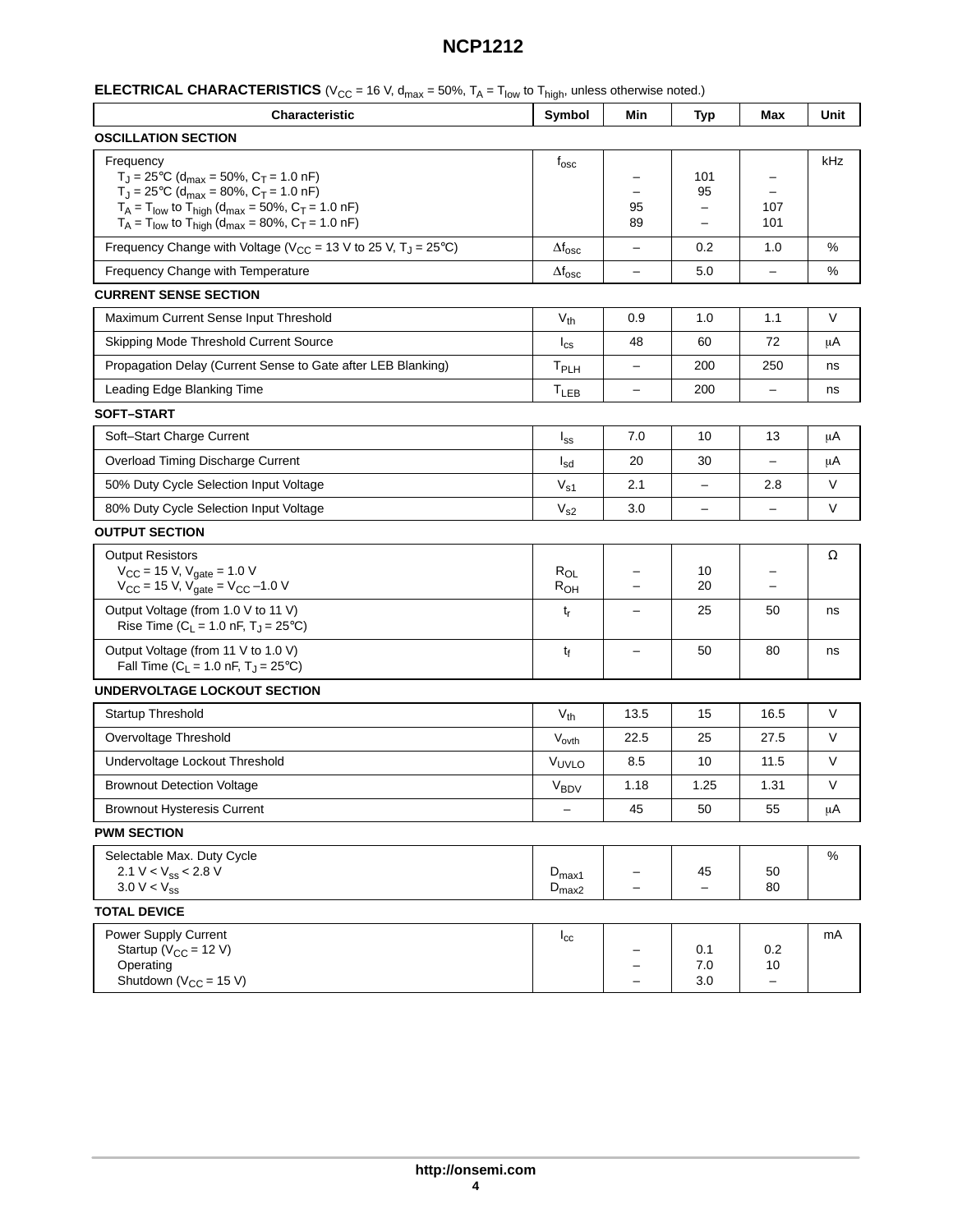## **Oscillator Section**

The oscillator frequency is programmed by the capacitor connected at  $C_T$  pin. The capacitor is charged by a constant current source to 3.8 V and 2.6 V for 80% and 50% maximum duty cycle respectively. Once the selected voltage is reached,  $C_T$  is discharged by another constant current source to 1.0 V. Desirable switching frequency can be selected by choosing proper value of capacitance.  $C_T$ waveform is shown in Figure 2.

## **PWM Latch Section**

NCP1212 works in current mode. The power switch current is converted to a positive voltage by inserting a sensing resistor R<sub>sense</sub> between the power switch source and the ground. The power switch peak current is cycle–by–cycle compared with the level shifted control input level as shown in Figure 3. The PWM latch is initialized by the oscillator SET signal and is reset by the current sense comparator when the current exceeds the value dictated by the control input. Then one single pulse appears at the circuit output during each oscillator cycle.



**Figure 2.** 



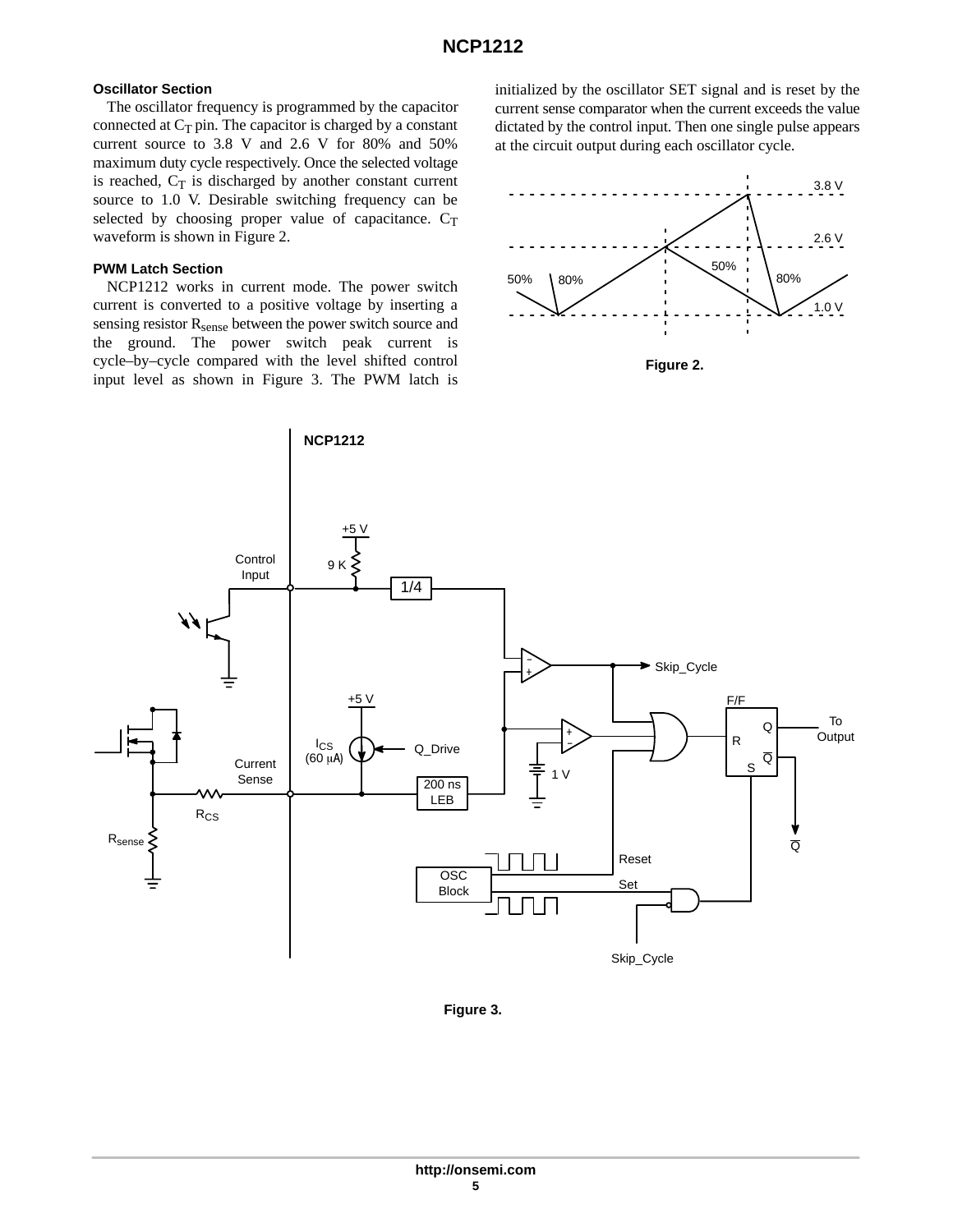### **Current Sense Section**

The current sense input consists of a 200 ns leading edge blanking block. Thanks to that, this pin is not sensitive to the power switch turn–on noise and spikes and practically in most applications; no filtering network is required to sense the current.

For normal operation, voltage developed at the current sense input is compared with level shifted control input voltage. Output is forced to turn off if current sense voltage exceeds 1.0 V. Thus the maximum allowable peak current is given by the following equation:

$$
I_{pk(max)} = \frac{1.0 V}{R_{sense}}
$$

### **Standby Power Management (Pulse Skipping)**

Every time when output is at low level, a constant current  $I_{CS}$  (60  $\mu$ A typ.) flows out of the Current Sense pin. By inserting a resistor  $R_{CS}$  between the current sense resistor and Current Sense pin, an adjustable voltage is developed at the Current Sense pin. If the level shifted control input voltage is lower than the Current Sense pin voltage, the output is refrained from switching. In other words, a power

saving skip cycle mode is reached when required primary peak current fall to I<sub>stby</sub> given by the following equation:

$$
I_{\text{stby}} = \frac{(R_{\text{sense}} + R_{\text{CS}}) \cdot I_{\text{CS}}}{R_{\text{sense}}}
$$

In practice,  $R_{\text{sense}}$  is generally much smaller than  $R_{\text{CS}}$ . Thus  $R_{\text{sense}}$  can be neglected in above equation.

$$
I_{\text{stby}} = \frac{R_{\text{CS}} \cdot I_{\text{CS}}}{R_{\text{sense}}}
$$

#### **Soft–Start and Maximum Duty Selection**

A constant 10  $\mu$ A flows out of the Soft–Start/ $D_{\text{max}}$  pin once V<sub>CC</sub> attains the startup voltage. The capacitor connected at the pin is slowly charged up and the voltage developed plus one diode drop ( $V_{\text{sst}}$ ) is compared with the sawtooth  $C_T$ waveform as shown in Figure 4. Output is turned off when  $C_T$ voltage is higher than  $V_{\text{sst}}$ . Since  $V_{\text{sst}}$  rises slowly and it controls the output duty gradually increases as shown in Figure 5. The lowest  $C_T$  voltage is at 1.0 V, there is no output before Soft–Start/ $D_{\text{max}}$  attains about 0.4 V (1.0 V – 1 diode drop). Soft–start block will have no effect to the PWM operation once Vsst reaches 2.6 V.

**NCP1212**

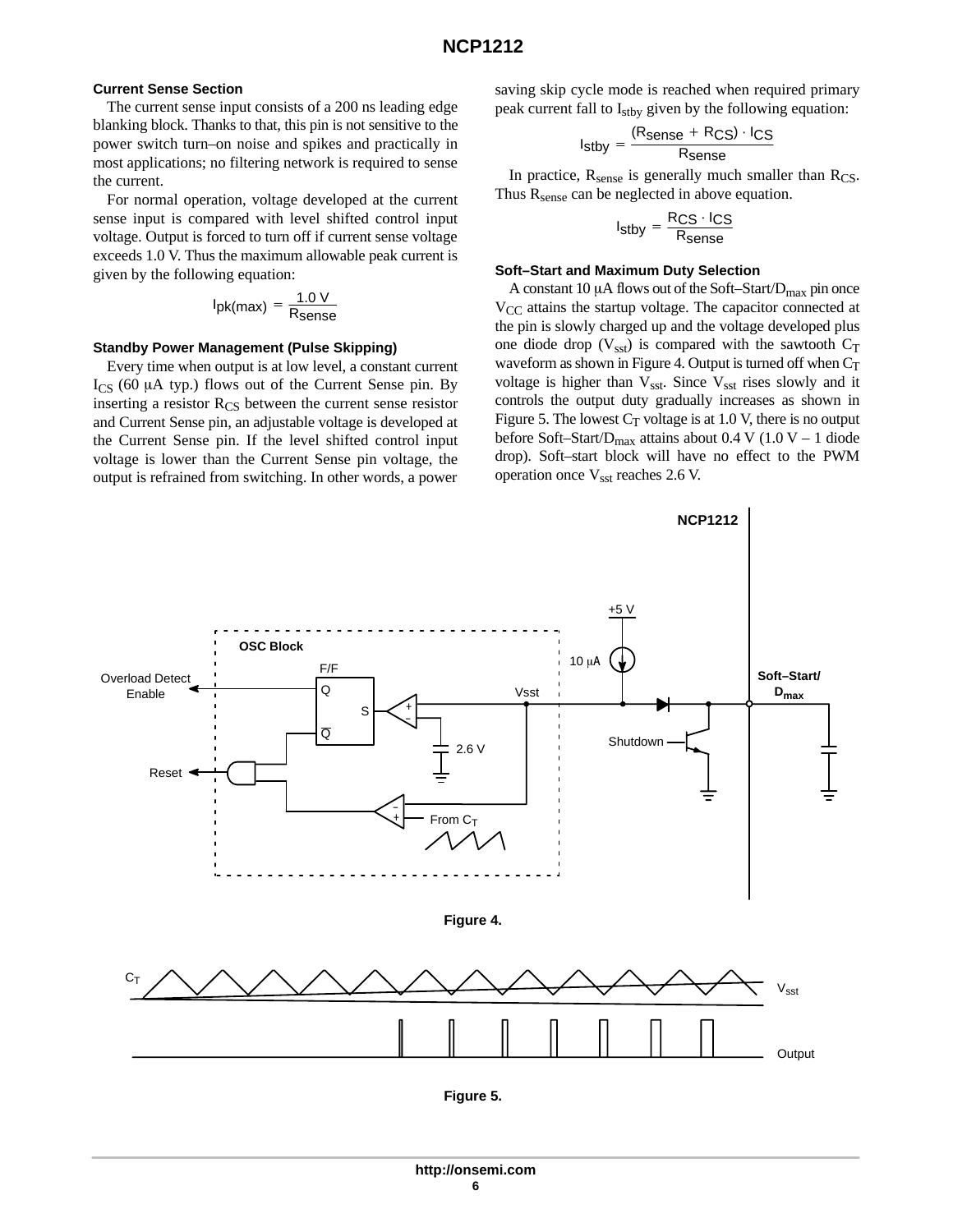Soft–Start/Dmax pin is also used for the selection of maximum turn on duty. The oscillator circuit is designed to operate in either 80% or 50% charging time that corresponds to either 80% or 50% maximum PWM turn on duty. As discussed in the Oscillator Section, sawtooth waveform at  $C_T$  pin is different for 80% and 50% maximum turn on duty cycle and it is shown in Figure 2.

Maximum turn on duty is selected by the final voltage at Soft–Start/ $D_{max}$  pin. If 80% maximum turn on duty is desired, simply connect a capacitor from Soft–Start/ $D_{\text{max}}$ pin to ground as shown in Figure 6 and the final voltage on the capacitor is 5.0 V.

50% maximum duty is selected if the final voltage at Soft–Start/ $D_{\text{max}}$  is between 2.1 V to 2.8 V. This can be achieved by connecting a resistor in parallel with  $C_{ss}$  as shown in Figure 7.

#### **Overload Detection**

During output overload or short circuit, the PWM controller will pump as much energy as possible to the secondary and it is only cycle by cycle limited by the maximum current limit setting. Components in the power supply circuit such as the power MOSFET or output rectifier may be damaged by this continuous stress. Theoretically, flyback converter has inherent short circuit protection provided that the PWM controller is supplied by a flyback auxiliary winding and it has UVLO function. However, it is not uncommon to experience very high leaky voltage spike that prevent  $V_{CC}$  voltage never falls below UVLO level at short circuit.

NCP1212 is equipped with overload detection mechanism which is irrespective of auxiliary winding voltage level. Overload shutdown is no longer bothered by leakage spike and a reliable overload protection system can be easily constructed by NCP1212 for both forward and flyback system. Overload detection block is shown in Figure 8. Overload condition is signified by current sense voltage hitting the maximum allowable voltage, 1.0 V. To avoid false trigger which may happen during transient load change,  $C_{ss}$  starts to discharge by 20  $\mu$ A ( $I_{sd}$ – $I_{ss}$ ). If overload condition persists,  $V_{\text{sst}}$  voltage level drops to 0.5 V and triggers the overload shutdown. Overload shutdown is only enabled after the soft–start period. **Due to the overload detection mechanism, it is mandatory to connect a capacitor at the Soft–Start/Dmax pin. Otherwise overload shutdown may be triggered during startup period.**

#### **80% Max Duty**



**50% Max Duty**



**Figure 7.**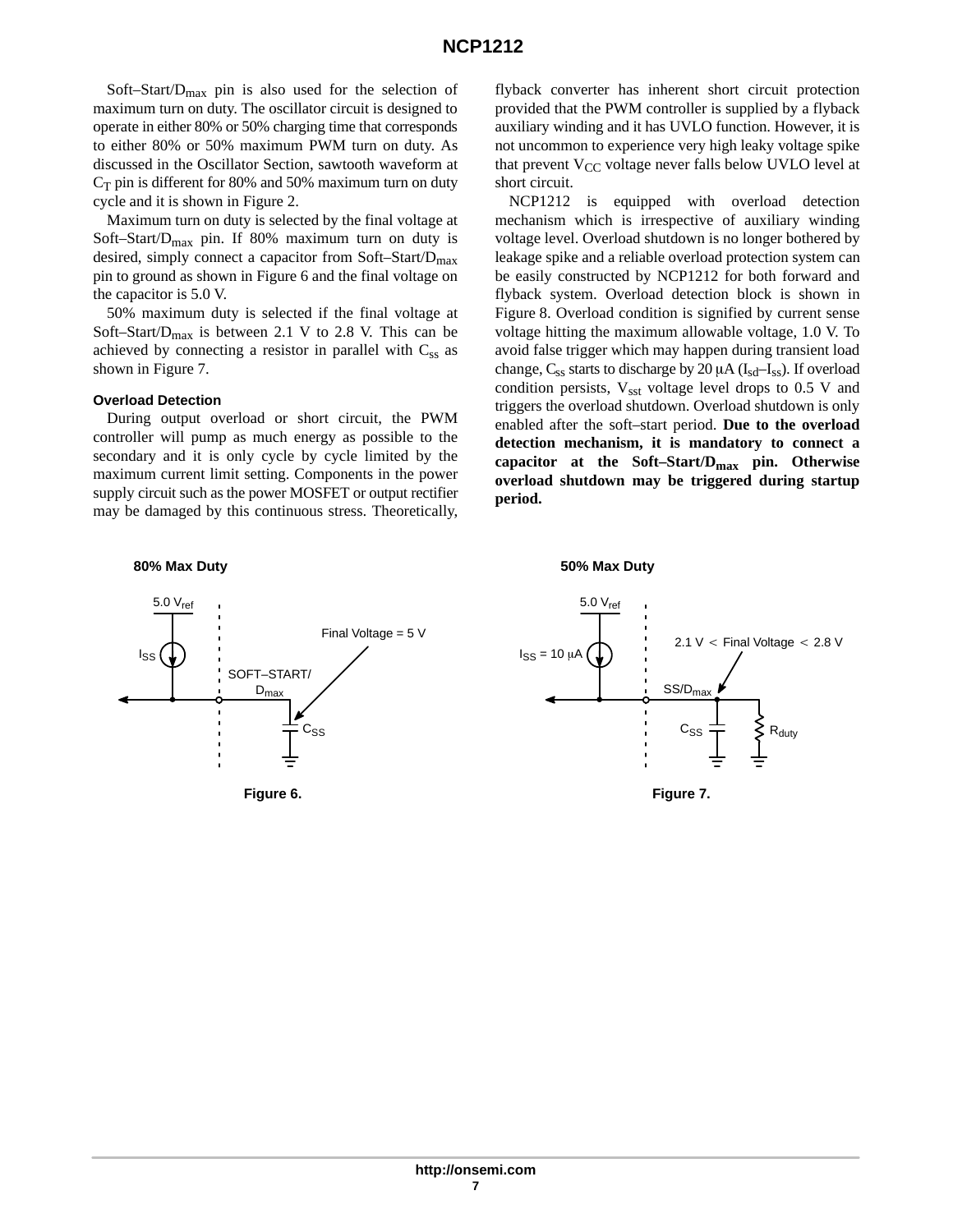



## **Brownout Protection**

NCP1212 has a built–in comparator for brownout detection as shown in Figure 9. Positive terminal of the comparator is connected to a +1.25 V bandgap reference.

The IC is prohibited from switching until Brownout Detect pin exceeds 1.25 V. Once the brownout detect threshold is exceeded,  $50 \mu A$  flows out of the pin and the voltage at this pin is further pushed up to provide hysteresis effect.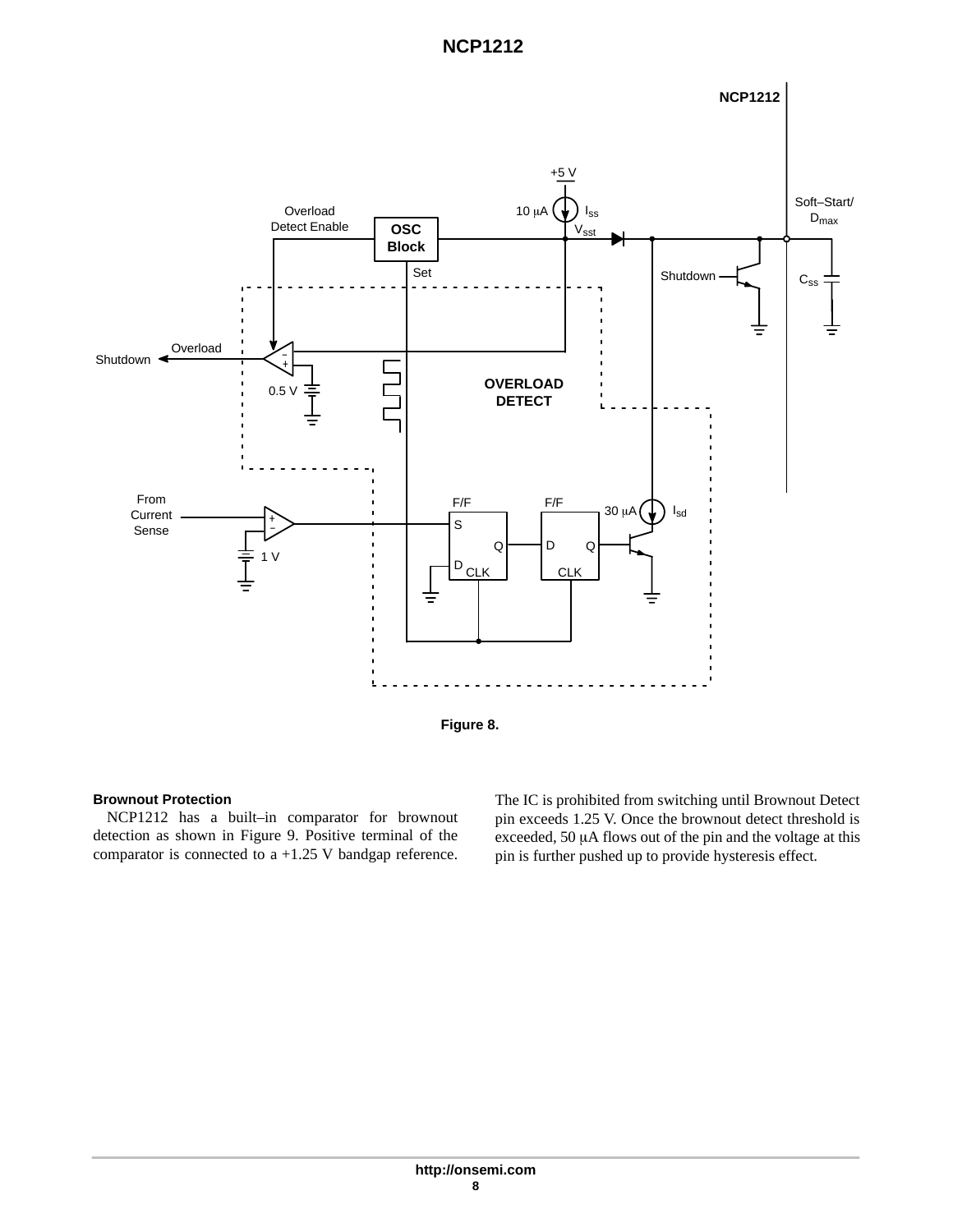

### **V<sub>CC</sub>** Management

NCP1212 starts operation once  $V_{CC}$  reaches 15 V. Overvoltage protection (OVP) will be triggered if  $V_{CC}$ exceeds 25 V. Undervoltage lock out will take place if  $V_{CC}$ drops below 10 V. NCP1212 continues to draw 3.0 mA typ. after overload or overvoltage shutdown is triggered. If the startup resistance connected to V<sub>CC</sub> pin is large enough such that  $V_{CC}$  voltage keep on dropping after shutdown, NCP1212 will restart once V<sub>CC</sub> drops to UVLO voltage. If the fault condition persists, NCP1212 will undergo hi–cup operation. On the other hand, one can choose latch operation by using a small startup resistance. NCP1212 will remain shutdown as long as  $V_{CC}$  is maintained above UVLO voltage after fault is detected.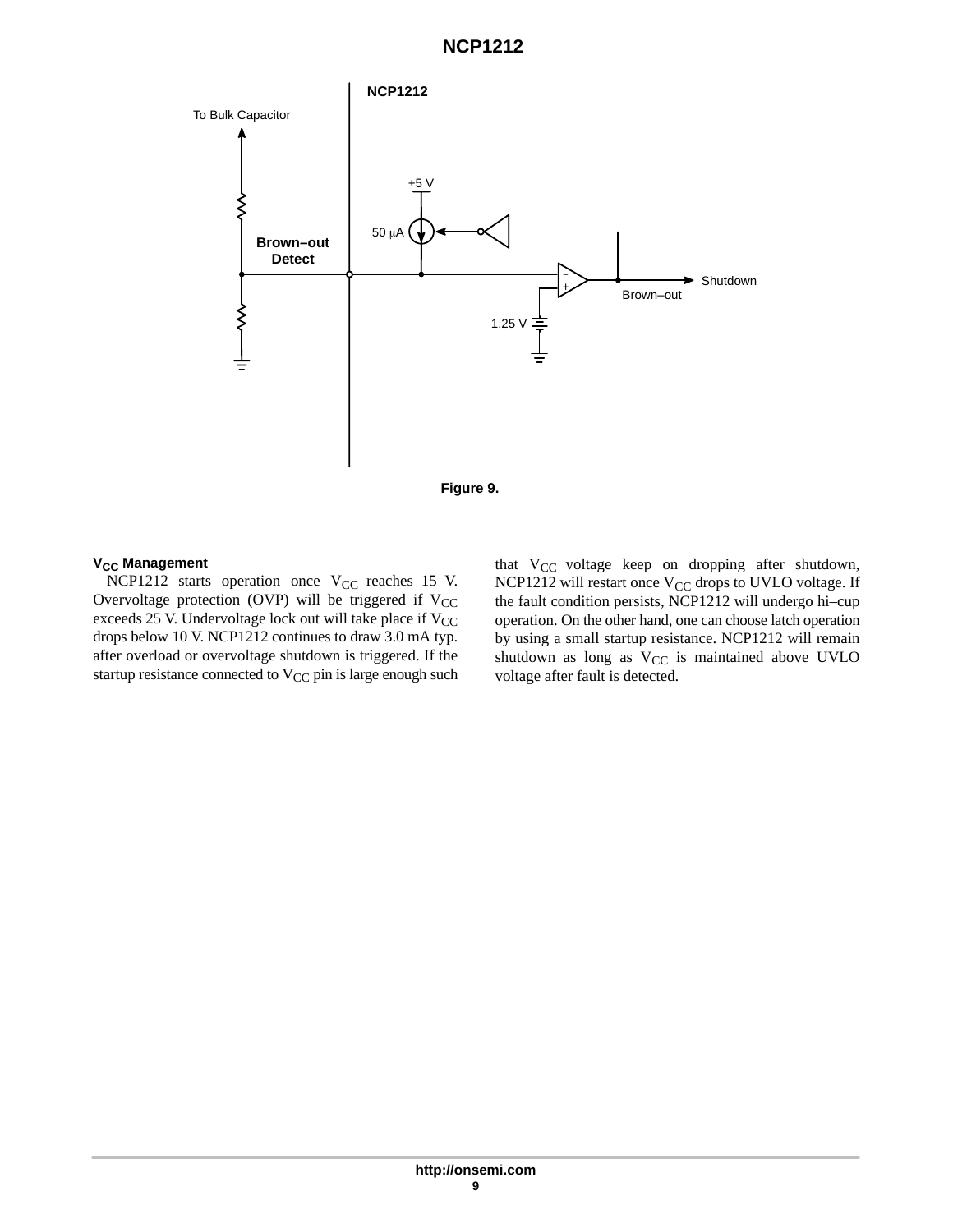## **PACKAGE DIMENSIONS**

**PDIP–8 P SUFFIX** CASE 626–05 ISSUE L



NOTES:<br>
1. DIMENSION L TO CENTER OF LEAD WHEN<br>
FORMED PARALLEL.<br>
2. PACKAGE CONTOUR OPTIONAL (ROUND OR<br>
SQUARE CORNERS).<br>
3. DIMENSIONING AND TOLERANCING PER ANSI<br>
Y14.5M, 1982.

|     |              | <b>MILLIMETERS</b> | <b>INCHES</b> |              |  |  |
|-----|--------------|--------------------|---------------|--------------|--|--|
| DIM | MIN          | MAX                | MIN           | MAX          |  |  |
| A   | 9.40         | 10.16              | 0.370         | 0.400        |  |  |
| в   | 6.10         | 6.60               | 0.240         | 0.260        |  |  |
| C   | 3.94         | 4.45               | 0.155         | 0.175        |  |  |
| D   | 0.38         | 0.51               | 0.015         | 0.020        |  |  |
| F   | 1.02         | 1.78               | 0.040         | 0.070        |  |  |
| G   |              | 2.54 BSC           |               | 0.100 BSC    |  |  |
| н   | 0.76<br>1.27 |                    | 0.030         | 0.050        |  |  |
| J   | 0.20         | 0.30               | 0.008         | 0.012        |  |  |
| Κ   | 2.92         | 3.43               | 0.115         | 0.135        |  |  |
| L   | 7.62 BSC     |                    | 0.300 BSC     |              |  |  |
| M   |              | $10^{\circ}$       |               | $10^{\circ}$ |  |  |
| N   | 0.76         | 1.01               | 0.030         | 0.040        |  |  |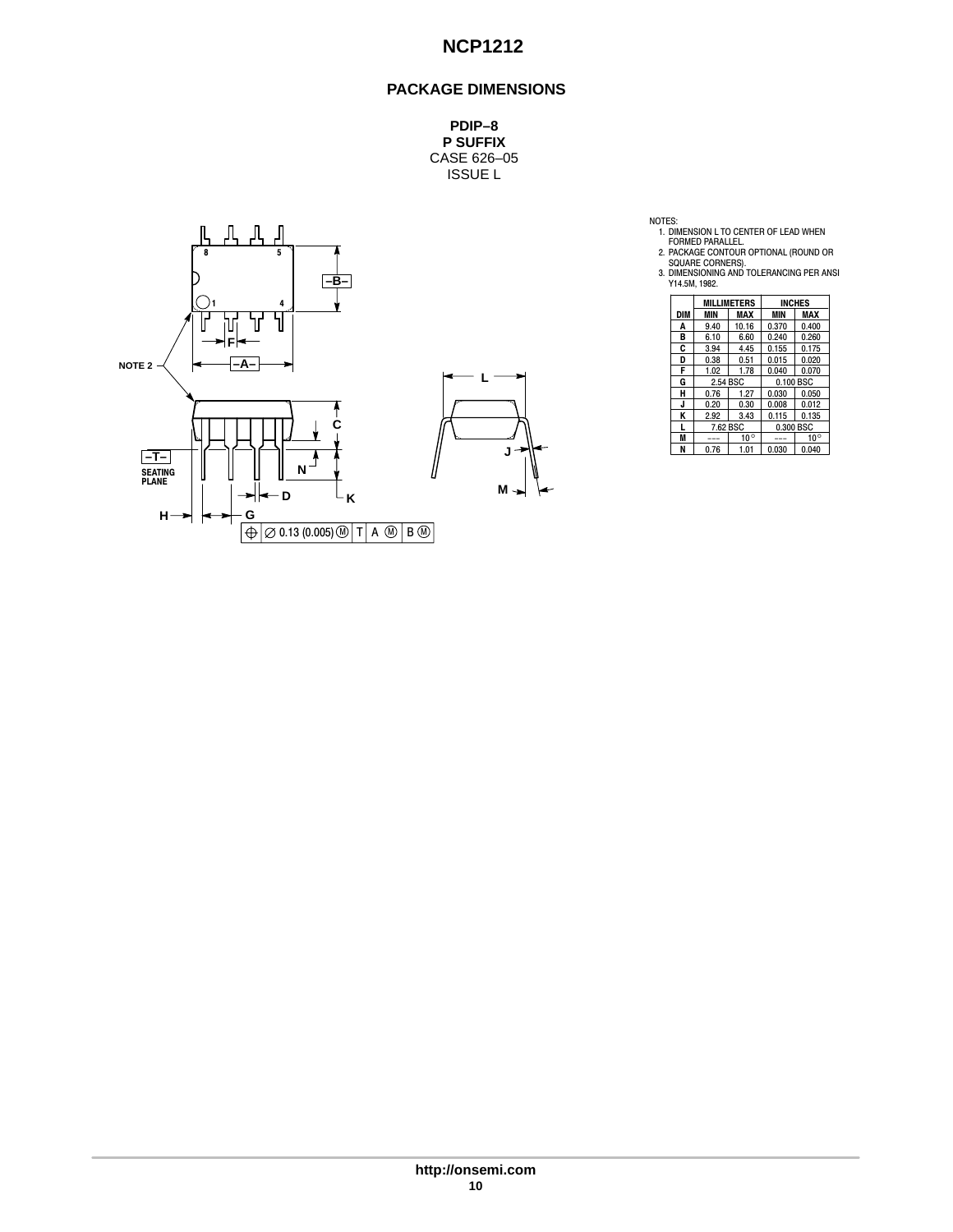## **PACKAGE DIMENSIONS**

**SOIC–8 D SUFFIX** CASE 751–07 ISSUE AA



NOTES:

- 
- 1. DIMENSIONING AND TOLERANCING PER ANSI<br>Y14.5M, 1982.<br>2. CONTROLLING DIMENSION: MILLIMETER.<br>3. DIMENSION A AND B DO NOT INCLUDE MOLD<br>PROTRUSION.<br>4. MAXIMUM MOLD PROTRUSION 0.15 (0.006) PER<br>4. MAXIMUM MOLD PROTRUSION 0.15
- 
- 
- SIDE.<br>
SIDENSION D DOES NOT INCLUDE DAMBAR<br>
PROTRUSION. ALLOWABLE DAMBAR<br>
PROTRUSION SHALL BE 0.127 (0.005) TOTAL IN<br>
EXCESS OF THE D DIMENSION AT MAXIMUM<br>
MATERIAL CONDITION.<br>
6. 751-01 THRU 751-06 ARE OBSOLETE. NEW<br>
STAN
- 

|     |              | <b>MILLIMETERS</b> | <b>INCHES</b> |                |  |
|-----|--------------|--------------------|---------------|----------------|--|
| DIM | <b>MIN</b>   | MAX                | <b>MIN</b>    | <b>MAX</b>     |  |
| A   | 4.80         | 5.00               | 0.189         | 0.197          |  |
| в   | 3.80         | 4.00               | 0.150         | 0.157          |  |
| C   | 1.35         | 1.75               | 0.053         | 0.069<br>0.020 |  |
| D   | 0.33         | 0.51               | 0.013         |                |  |
| G   | 1.27 BSC     |                    | 0.050 BSC     |                |  |
| н   | 0.10         | 0.25               | 0.004         | 0.010          |  |
| J   | 0.19         | 0.25               | 0.007         | 0.010          |  |
| ĸ   | 0.40         | 1.27               | 0.016         | 0.050          |  |
| M   | $\circ$<br>0 | $\circ$<br>8       | $\circ$<br>0  | $\circ$<br>8   |  |
| N   | 0.25         | 0.50               | 0.010         | 0.020          |  |
| S   | 5.80         | 6.20               | 0.228         | 0.244          |  |